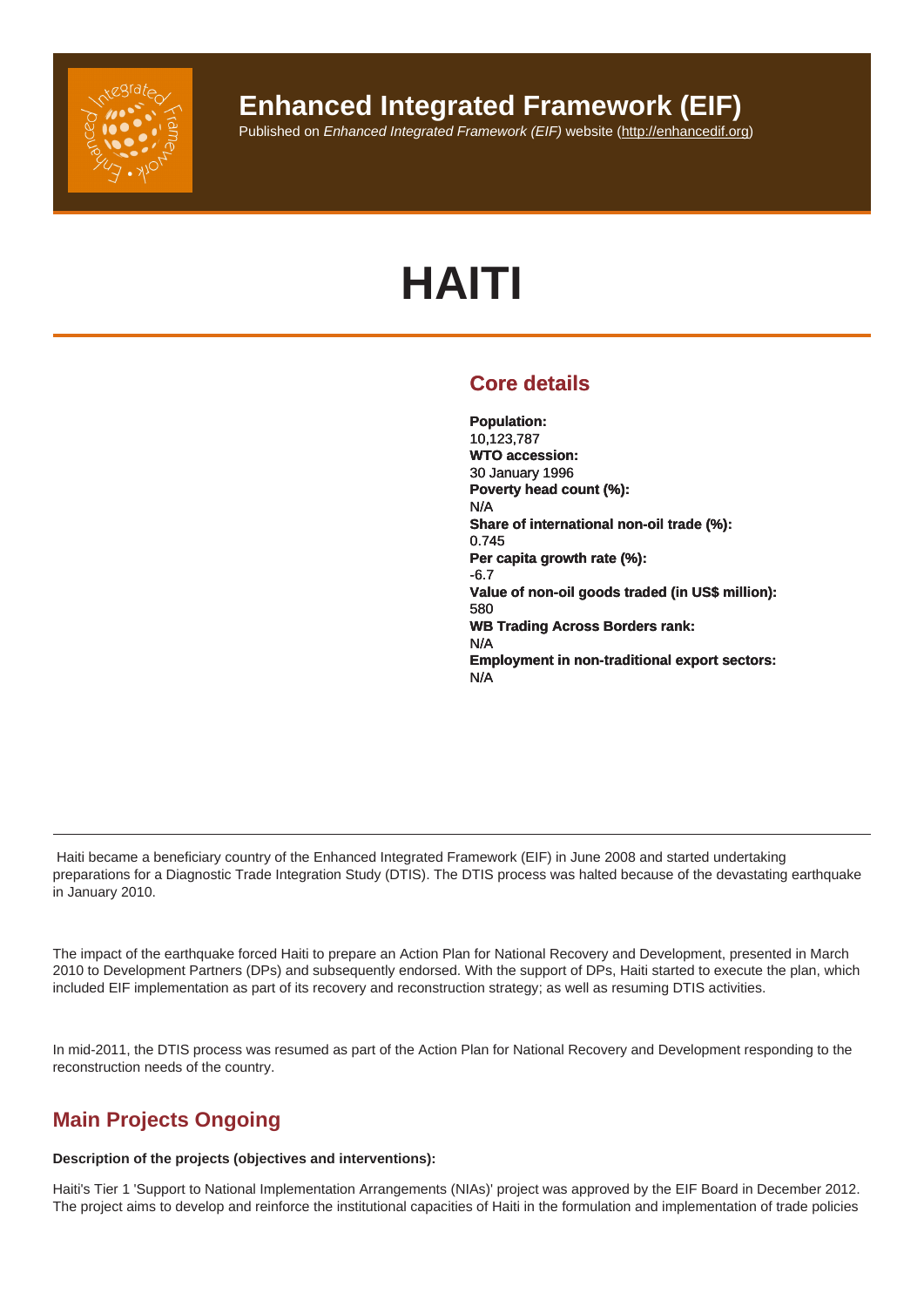and strategies through the establishment of an institutional framework facilitating synergies between the public sector and civil society, including the private sector, universities, women's groups and the donor community. These institutions are essential for a coordinated approach in mainstreaming of trade into the national growth and poverty reduction strategies.

#### **Main progresses to date:**

Haiti has set up robust NIAs, including an EIF National Steering Committee (NSC) established through a presidential decree. The NSC provides a platform for inter-ministerial and public-private sector dialogue on trade issues. As part of the NIAs, the EIF National Implementation Unit (NIU) is also fully operational.

Through the EIF resources, the capacity of the Ministry of Commerce and Industry (MCI) has been built to lead Haiti's trade agenda. The EIF Tier 1 project is also working to support the implementation of the DTIS Action Matrix as well as Haiti's trade mainstreaming agenda. To this end, Haiti's Treasury has provided financial support of 2,364,000 gourdes (US\$60,000) in support of initiatives addressing the DTIS Action Matrix priorities.

Public-private-donor consultation mechanism has been reactivated through sectoral and thematic meetings organized by MCI ( Tables sectorielles et thématiques - TST). Moreover, there is a framework for foreign aid coordination between the Government and DPs. To strengthen Government-donor consultation related to trade and Aid for Trade (AfT), the MCI plans to create an AfT Monitoring and Evaluation (M&E) function at the Foreign Trade Department (Service de suive et d'évaluation de l'aide pour le commerce et de veille de l'intégration, SSEAPCVI).

Haiti's DTIS was completed in December 2013 with the support of the World Bank. The DTIS 2013 focusses on export processing, in particular clothing and apparel; tourism; transformation and export of selected agricultural products such as mangoes and essential oils; and promoting potential non-traditional sectors, for example, business process outsourcing and other services supplied within the realm of mode IV of the WTO General Agreement on Trade in Services.

Haiti's Pre-DTIS project was approved by the EIF Board in October 2010, and was implemented between 2011 and 2012. The project helped Haiti to set up the EIF NIAs and to facilitate the consultative process for the DTIS. The Pre-DTIS project resources were also used to prepare the proposal for a multi-year Tier 1 'Support to NIAs' project, which supports the implementation of the DTIS Action Matrix as well as Haiti's trade mainstreaming agenda.

The NIU team has benefitted from an EIF organized Gender, M&E and Communications regional francophone workshop in Togo in March 2014, as well as an EIF regional awareness raising workshop for Central and Western Africa plus Haiti held in Mali in December 2010. This workshop was focused on sharing experiences on trade mainstreaming, coordination efforts and sharing of regional country examples.

In 2011, an EIF Familiarization Workshop was organized by the Government of Haiti, UNCTAD and the Executive Secretariat for the EIF bringing together key stakeholders to discuss the linkages between trade, poverty reduction and wealth creation, and how the EIF could help Haiti to make trade a motor for inclusive growth.

#### **Outlook:**

Haiti's primary focus is on mainstreaming DTIS priorities into the Government development plans and into the donor dialogue to facilitate resource mobilization to fund priority AfT projects. Moreover, Haiti is also looking at developing a Medium-Term Programme to support implementation of the DTIS Action Matrix.

Haiti also plans to develop an export oriented trade strategy and Tier 2 project proposals based on the DTIS Action Matrix.

In the pipeline, there are plans to also strengthen capacities of the MCI and NIU as well as the implementation of various training activities for MCI, line ministries, private sector, researchers etc., on trade and development and on WTO negotiation related issues.

## **Financial information**

#### **Pre-DTIS**

Starting date / End date 23/12/2010 Approved Budget 50,000 Board Approval Date 15/10/2010 **Disbursement** 50,000 Expenditure Reported 49,995 MOU Approval Date 03/11/2010 MOU Expiry Date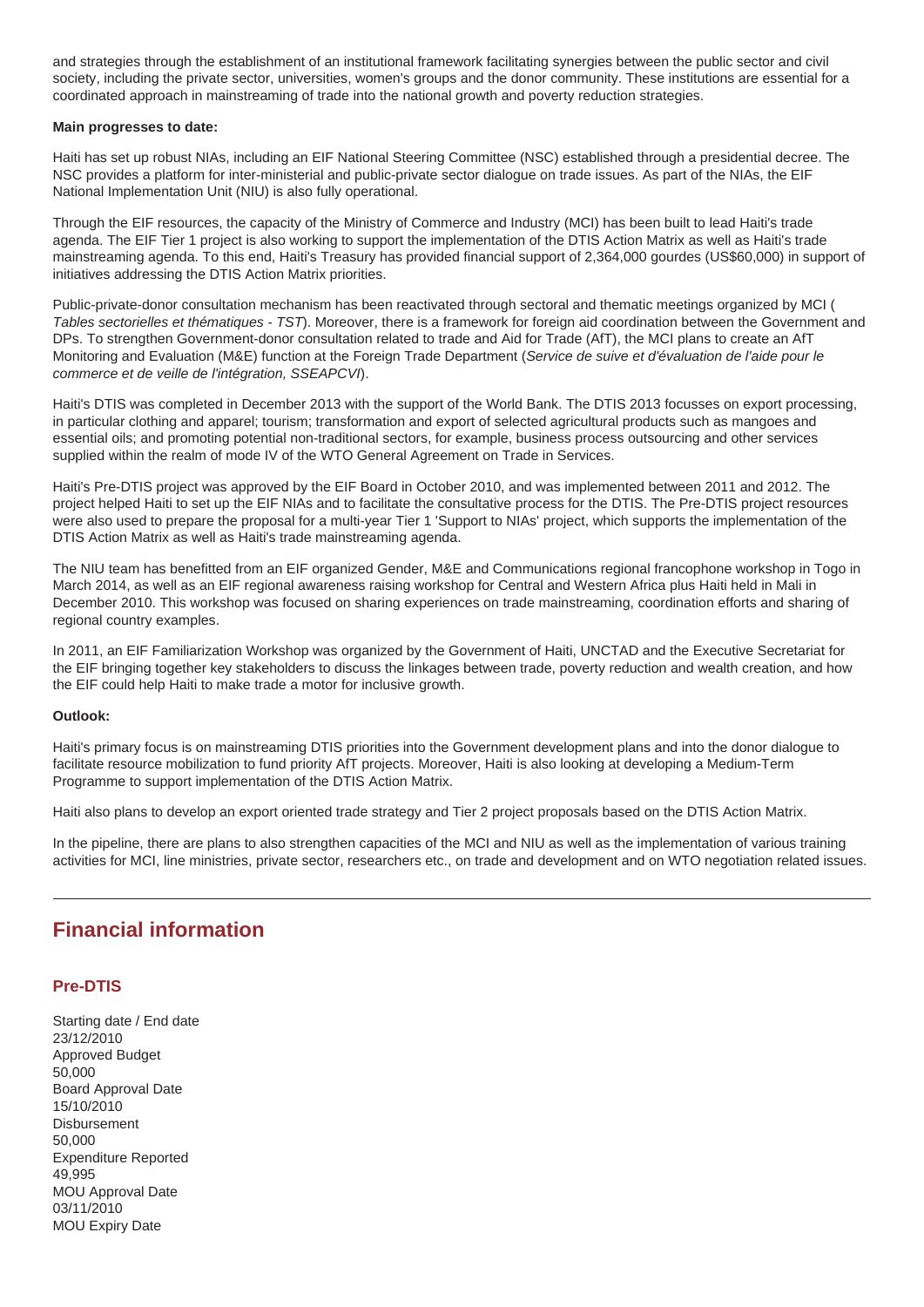30/11/2012 Phase: Completed

#### **DTIS**

Starting date / End date 18/08/2011 Approved Budget 400,000 Board Approval Date 11/08/2011 Disbursement 400,000 Expenditure Reported 299,909 MOU Approval Date 18/08/2011 MOU Expiry Date 31/12/2013 Phase: Completed

#### **NIA Support**

Starting date / End date 24/01/2013 Approved Budget 900,000 Board Approval Date 17/12/2012 Disbursement 525,000 Expenditure Reported 392,910 MOU Approval Date 28/12/2012 MOU Expiry Date 16/06/2016 Phase: Implementation

## **Contact**

#### **Focal Point**

**Mr. Ghisler DUGASE** Directeur Général Ministère du Commerce et de l'Industrie Parc Industriel Metroplitain (SONAPI), Bld Toussaint Louverture, Port-au-Prince, Haiti Tel: +509 34626752 or +509 4890149

#### **NIU Coordinator**

#### **Mr. Henri Robert SEVERE**

Cellule du Cadre Intégré Renforcé, Coordonnateur Ministère du Commerce et de l'Industrie Parc Industriel Metroplitain (SONAPI), Bld Toussaint Louverture, Port-au-Prince, Haiti Tel: +509 2230 6615

#### **EIF NIU Team**

**M. Madsen GACHETTE**